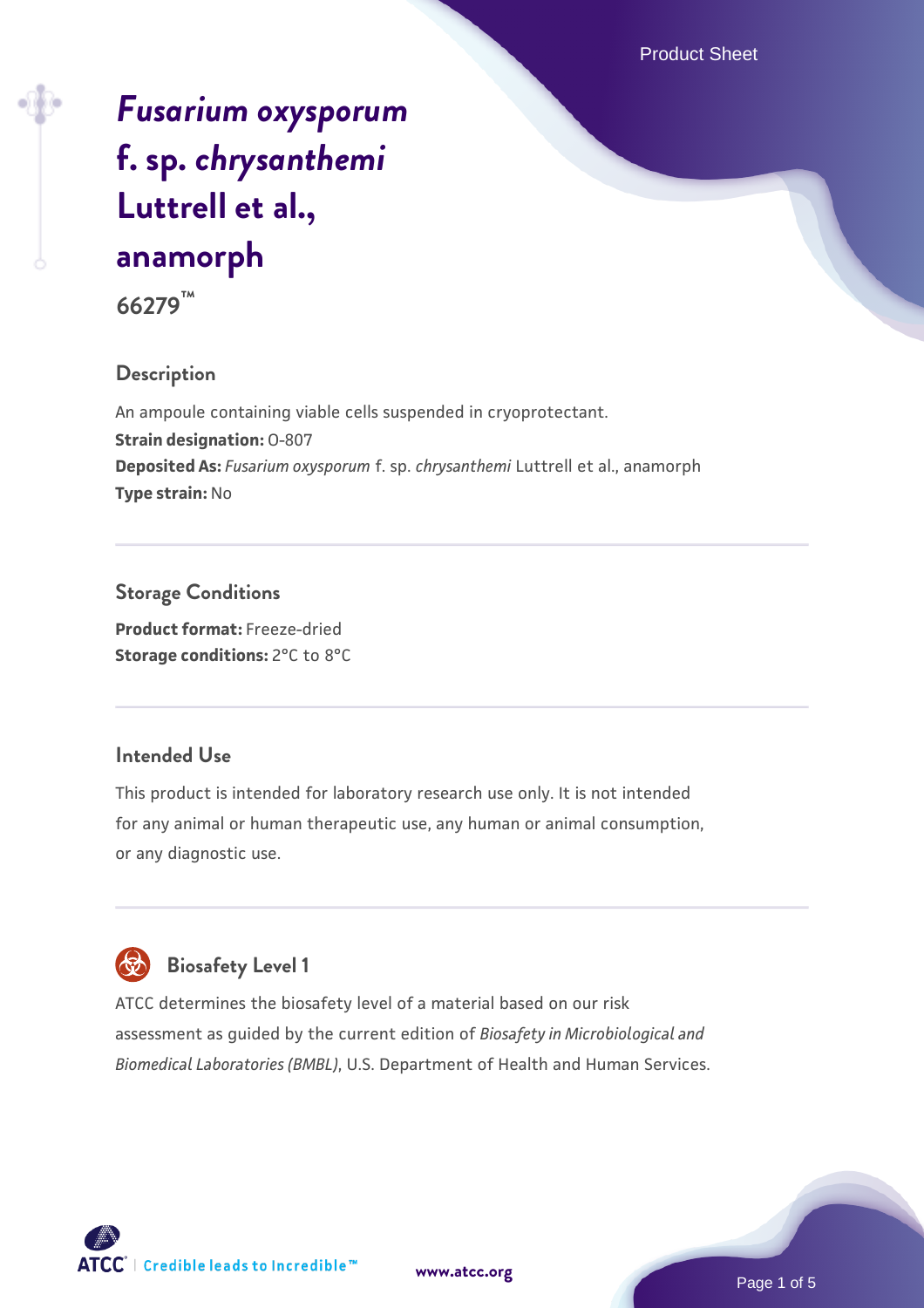## **[Fusarium oxysporum](https://www.atcc.org/products/66279) [f. sp.](https://www.atcc.org/products/66279) [chrysanthemi](https://www.atcc.org/products/66279) [Luttrell et al.,](https://www.atcc.org/products/66279) Product Sheet Product Sheet [anamorph](https://www.atcc.org/products/66279) 66279**

It is your responsibility to understand the hazards associated with the material per your organization's policies and procedures as well as any other applicable regulations as enforced by your local or national agencies.

ATCC highly recommends that appropriate personal protective equipment is always used when handling vials. For cultures that require storage in liquid nitrogen, it is important to note that some vials may leak when submersed in liquid nitrogen and will slowly fill with liquid nitrogen. Upon thawing, the conversion of the liquid nitrogen back to its gas phase may result in the vial exploding or blowing off its cap with dangerous force creating flying debris. Unless necessary, ATCC recommends that these cultures be stored in the vapor phase of liquid nitrogen rather than submersed in liquid nitrogen.

## **Certificate of Analysis**

For batch-specific test results, refer to the applicable certificate of analysis that can be found at www.atcc.org.

#### **Growth Conditions**

**Medium:**  [ATCC Medium 338: Potato sucrose agar](https://www.atcc.org/-/media/product-assets/documents/microbial-media-formulations/3/3/8/atcc-medium-338.pdf?rev=46546b6f4a85482b856b30458c18db73) **Temperature:** 24°C

## **Material Citation**

If use of this material results in a scientific publication, please cite the material in the following manner: *Fusarium oxysporum* f. sp. *chrysanthemi*



**[www.atcc.org](http://www.atcc.org)**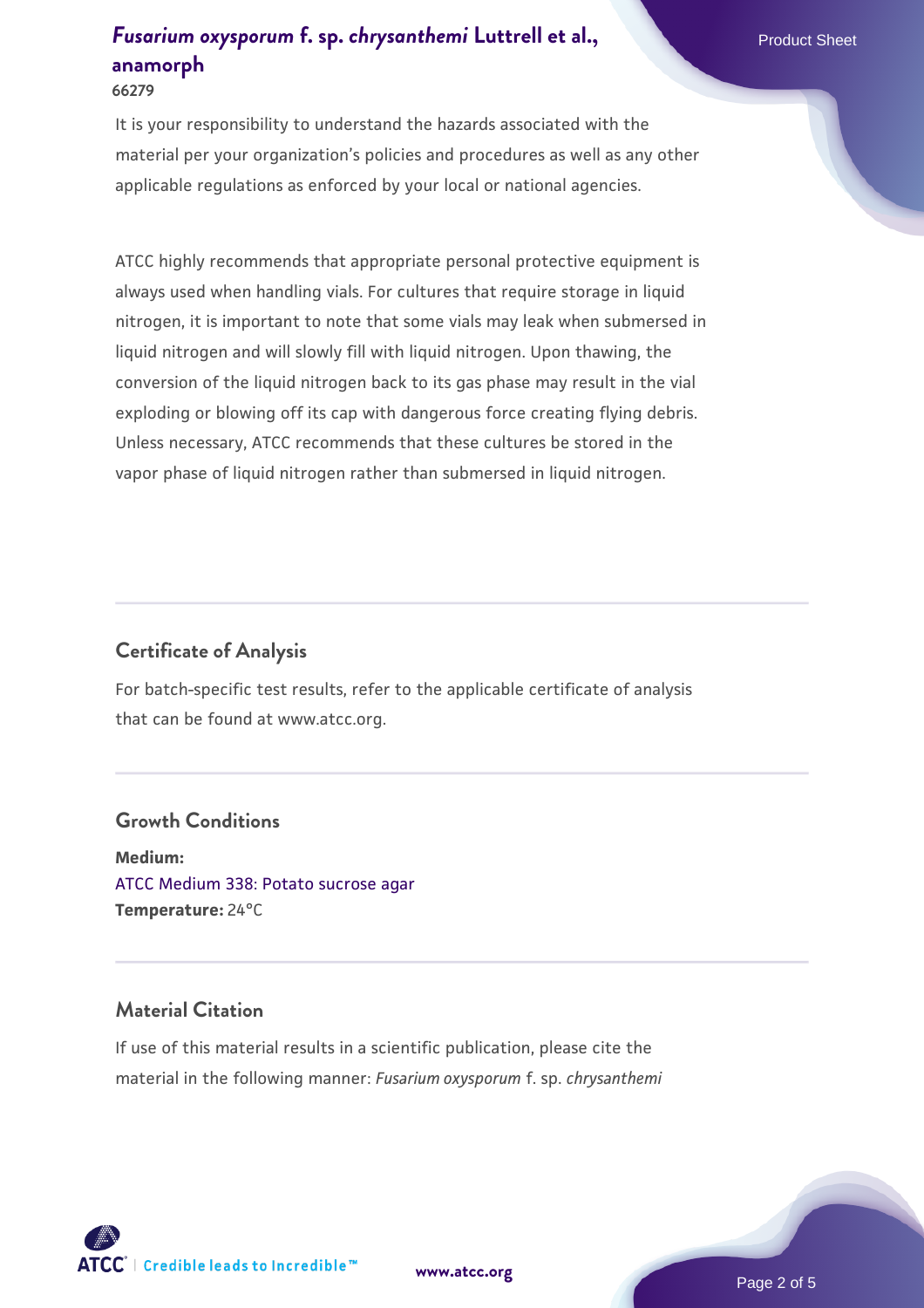## **[Fusarium oxysporum](https://www.atcc.org/products/66279) [f. sp.](https://www.atcc.org/products/66279) [chrysanthemi](https://www.atcc.org/products/66279) [Luttrell et al.,](https://www.atcc.org/products/66279) Product Sheet Product Sheet [anamorph](https://www.atcc.org/products/66279)**

**66279**

Luttrell et al., anamorph (ATCC 66279)

### **References**

References and other information relating to this material are available at www.atcc.org.

## **Warranty**

The product is provided 'AS IS' and the viability of ATCC® products is warranted for 30 days from the date of shipment, provided that the customer has stored and handled the product according to the information included on the product information sheet, website, and Certificate of Analysis. For living cultures, ATCC lists the media formulation and reagents that have been found to be effective for the product. While other unspecified media and reagents may also produce satisfactory results, a change in the ATCC and/or depositor-recommended protocols may affect the recovery, growth, and/or function of the product. If an alternative medium formulation or reagent is used, the ATCC warranty for viability is no longer valid. Except as expressly set forth herein, no other warranties of any kind are provided, express or implied, including, but not limited to, any implied warranties of merchantability, fitness for a particular purpose, manufacture according to cGMP standards, typicality, safety, accuracy, and/or noninfringement.

## **Disclaimers**

This product is intended for laboratory research use only. It is not intended for any animal or human therapeutic use, any human or animal consumption, or any diagnostic use. Any proposed commercial use is prohibited without a license from ATCC.



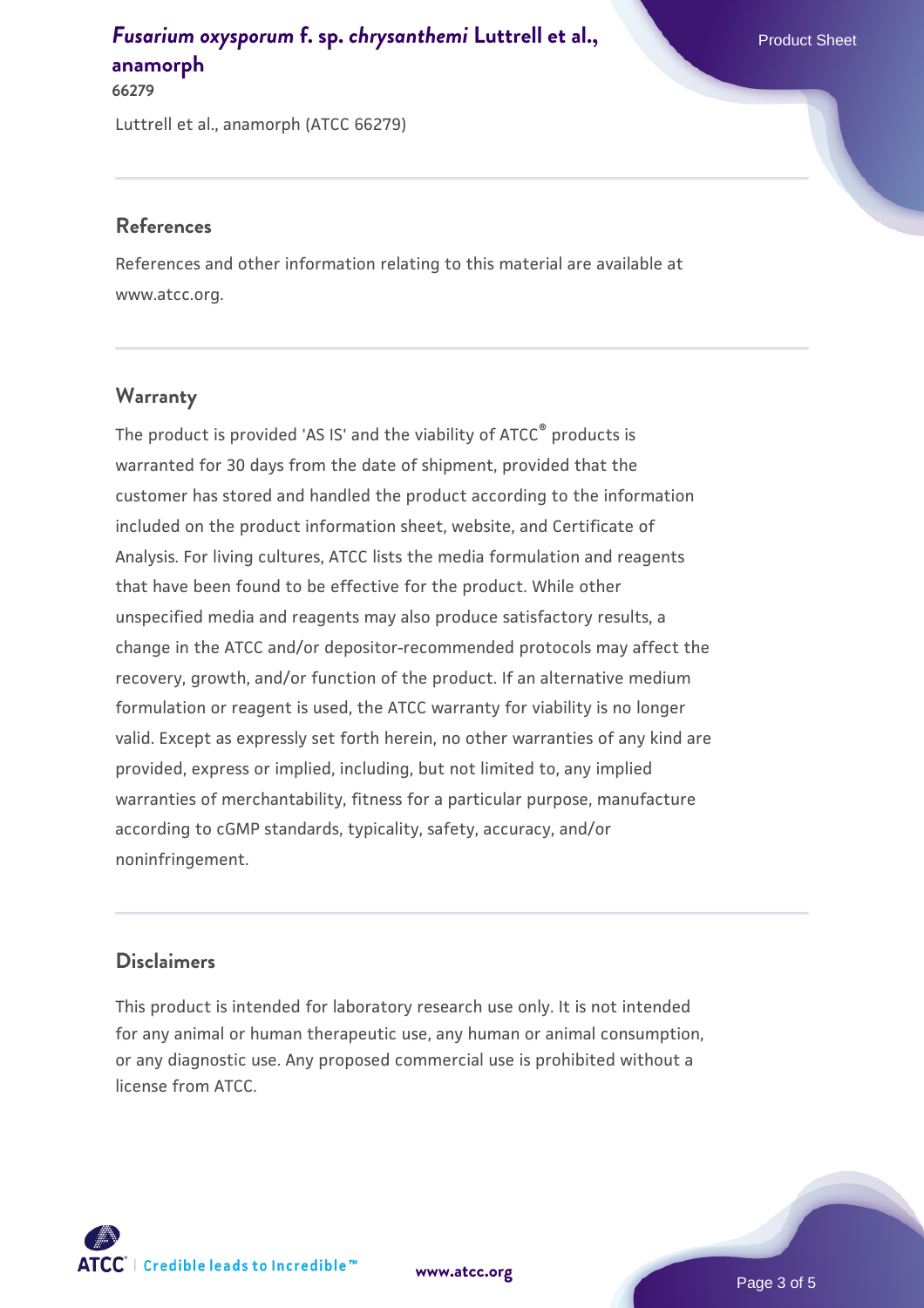## *[Fusarium oxysporum](https://www.atcc.org/products/66279)* **[f. sp.](https://www.atcc.org/products/66279)** *[chrysanthemi](https://www.atcc.org/products/66279)* **[Luttrell et al.,](https://www.atcc.org/products/66279) Product Sheet [anamorph](https://www.atcc.org/products/66279)**

**66279**

While ATCC uses reasonable efforts to include accurate and up-to-date information on this product sheet, ATCC makes no warranties or representations as to its accuracy. Citations from scientific literature and patents are provided for informational purposes only. ATCC does not warrant that such information has been confirmed to be accurate or complete and the customer bears the sole responsibility of confirming the accuracy and completeness of any such information.

This product is sent on the condition that the customer is responsible for and assumes all risk and responsibility in connection with the receipt, handling, storage, disposal, and use of the ATCC product including without limitation taking all appropriate safety and handling precautions to minimize health or environmental risk. As a condition of receiving the material, the customer agrees that any activity undertaken with the ATCC product and any progeny or modifications will be conducted in compliance with all applicable laws, regulations, and guidelines. This product is provided 'AS IS' with no representations or warranties whatsoever except as expressly set forth herein and in no event shall ATCC, its parents, subsidiaries, directors, officers, agents, employees, assigns, successors, and affiliates be liable for indirect, special, incidental, or consequential damages of any kind in connection with or arising out of the customer's use of the product. While reasonable effort is made to ensure authenticity and reliability of materials on deposit, ATCC is not liable for damages arising from the misidentification or misrepresentation of such materials.

Please see the material transfer agreement (MTA) for further details regarding the use of this product. The MTA is available at www.atcc.org.

## **Copyright and Trademark Information**

© ATCC 2021. All rights reserved. ATCC is a registered trademark of the American Type Culture Collection.

## **Revision**